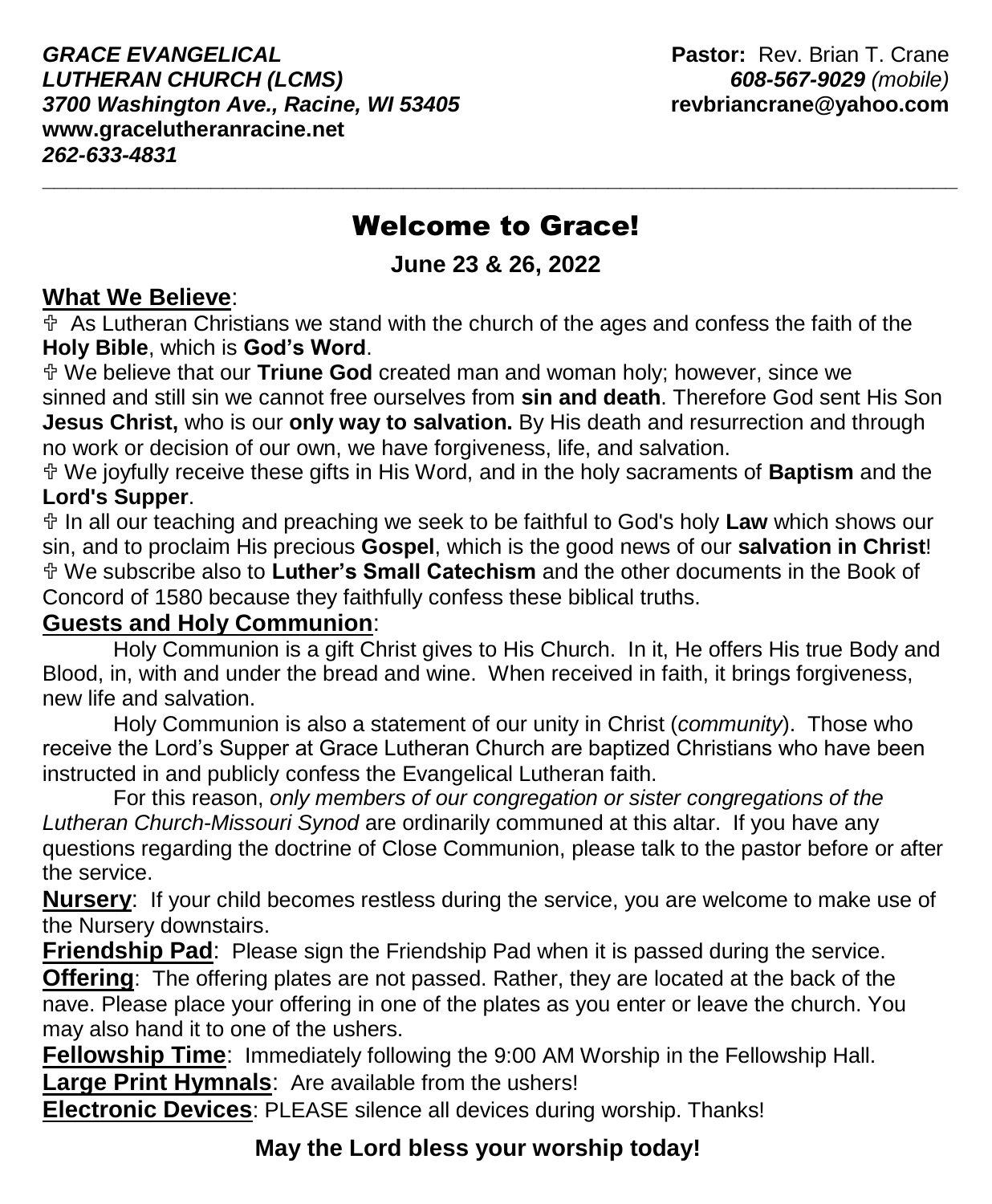## **Third Sunday after Pentecost June 23 & 26, 2022 – Divine Service, Setting Four**

## **PRE-SERVICE MUSIC, CHIMES, AND ANNOUNCEMENTS**

## **CONFESSION AND ABSOLUTION**

| JLet Us Ever Walk with Jesus | <b>LSB 685</b> |
|------------------------------|----------------|
|                              |                |

**Invocation** *LSB 203*

**Confession of Sins and Absolution** *LSB 203*

# **SERVICE OF THE WORD**

**♫Introit** *Psalm 85:8–10, 13; antiphon: Psalm 85:7*  $\mathbf{P}$  Show us your steadfast love,  $\mathbf{O}$  Lord,\* and grant us your sal- | vation. C **Let me hear what God the | LORD will speak,\* for he will speak peace to his people, to his saints; but let them not turn back to | folly.**  $\mathbf{P}$  Surely his salvation is near to those who I fear him,\* that glory may dwell | in our land. C **Steadfast love and faith- | fulness meet;\* righteousness and peace kiss each | other.**  $\boxed{\mathbf{P}}$  Righteousness will go be- | fore him\* and make his foot- | steps a way. C **Glory be to the Father and | to the Son**\* **and to the Holy | Spirit; as it was in the be- | ginning,**\* **is now, and will be forever. | Amen.**  $\mathbf{P}$  Show us your steadfast love,  $\mathbf{O}$  LORD,\* and grant us your sal- | vation. ♫**Kyrie** *LSB 204*

♫**Gloria in Excelsis** *LSB 204*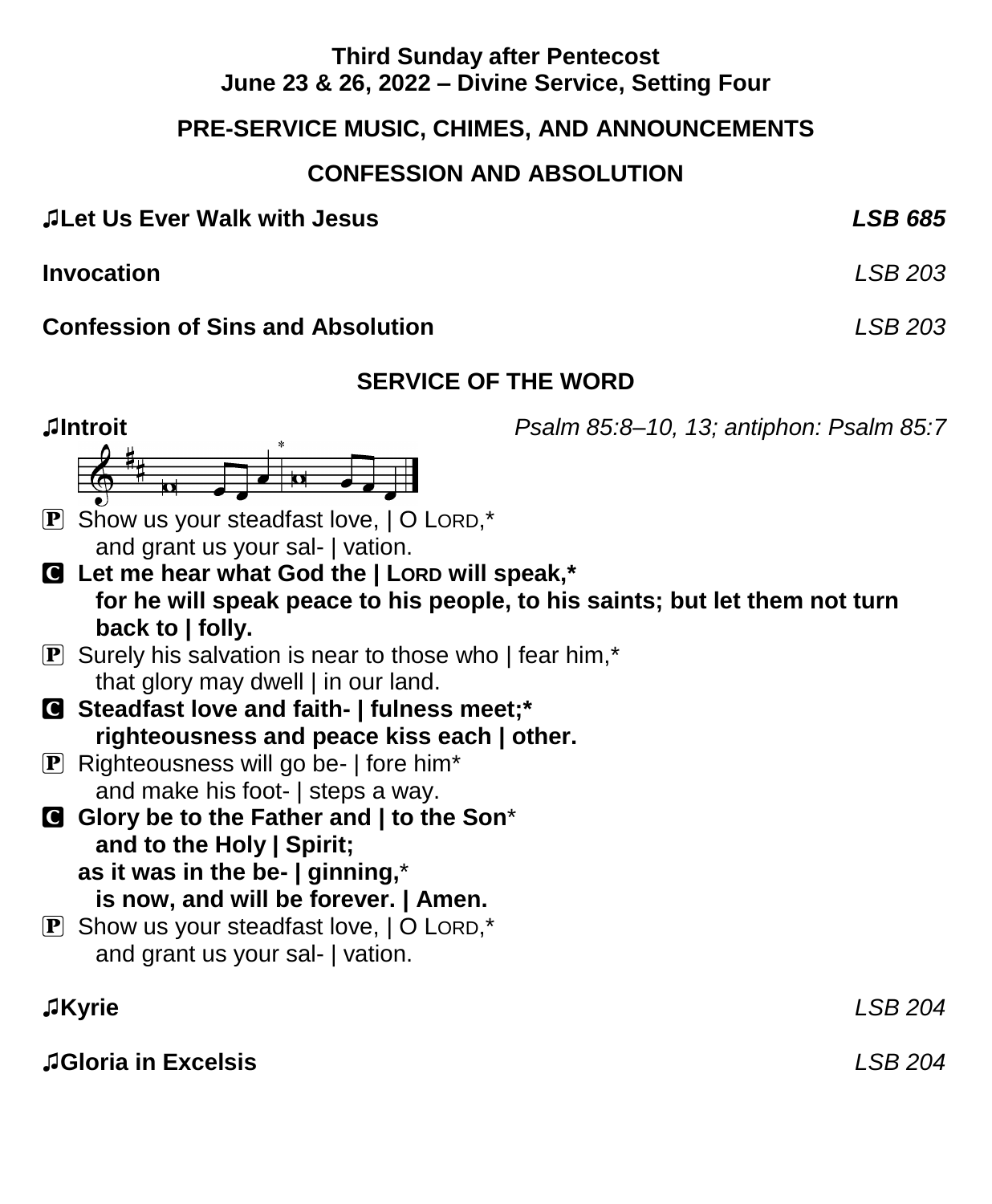## **Salutation and Collect of the Day** *LSB 205*

 $\mathbf{P}$  Lord of all power and might, author and giver of all good things, graft into our hearts the love of Your name and nourish us with all goodness that we may love and serve our neighbor; through Jesus Christ, Your Son, our Lord, who lives and reigns with You and the Holy Spirit, one God, now and forever.

C **Amen.**

## **Old Testament Reading** – *1 Kings 19:9b–21 Pew Bible, p. 301*

<sup>9b</sup>Behold, the word of the LORD came to [Elijah], and he said to him, "What are you doing here, Elijah?" <sup>10</sup>He said, "I have been very jealous for the LORD, the God of hosts. For the people of Israel have forsaken your covenant, thrown down your altars, and killed your prophets with the sword, and I, even I only, am left, and they seek my life, to take it away." <sup>11</sup>And he said, "Go out and stand on the mount before the LORD." And behold, the LORD passed by, and a great and strong wind tore the mountains and broke in pieces the rocks before the LORD, but the LORD was not in the wind. And after the wind an earthquake, but the LORD was not in the earthquake.  $12$ And after the earthquake a fire, but the LORD was not in the fire. And after the fire the sound of a low whisper. <sup>13</sup>And when Elijah heard it, he wrapped his face in his cloak and went out and stood at the entrance of the cave. And behold, there came a voice to him and said, "What are you doing here, Elijah?" <sup>14</sup>He said, "I have been very jealous for the LORD, the God of hosts. For the people of Israel have forsaken your covenant, thrown down your altars, and killed your prophets with the sword, and I, even I only, am left, and they seek my life, to take it away." <sup>15</sup>And the LORD said to him, "Go, return on your way to the wilderness of Damascus. And when you arrive, you shall anoint Hazael to be king over Syria. <sup>16</sup>And Jehu the son of Nimshi you shall anoint to be king over Israel, and Elisha the son of Shaphat of Abel-meholah you shall anoint to be prophet in your place. <sup>17</sup>And the one who escapes from the sword of Hazael shall Jehu put to death, and the one who escapes from the sword of Jehu shall Elisha put to death. <sup>18</sup>Yet I will leave seven thousand in Israel, all the knees that have not bowed to Baal, and every mouth that has not kissed him."

<sup>19</sup>So he departed from there and found Elisha the son of Shaphat, who was plowing with twelve yoke of oxen in front of him, and he was with the twelfth. Elijah passed by him and cast his cloak upon him.  $^{20}$  And he left the oxen and ran after Elijah and said, "Let me kiss my father and my mother, and then I will follow you." And he said to him, "Go back again, for what have I done to you?" <sup>21</sup>And he returned from following him and took the yoke of oxen and sacrificed them and boiled their flesh with the yokes of the oxen and gave it to the people, and they ate. Then he arose and went after Elijah and assisted him.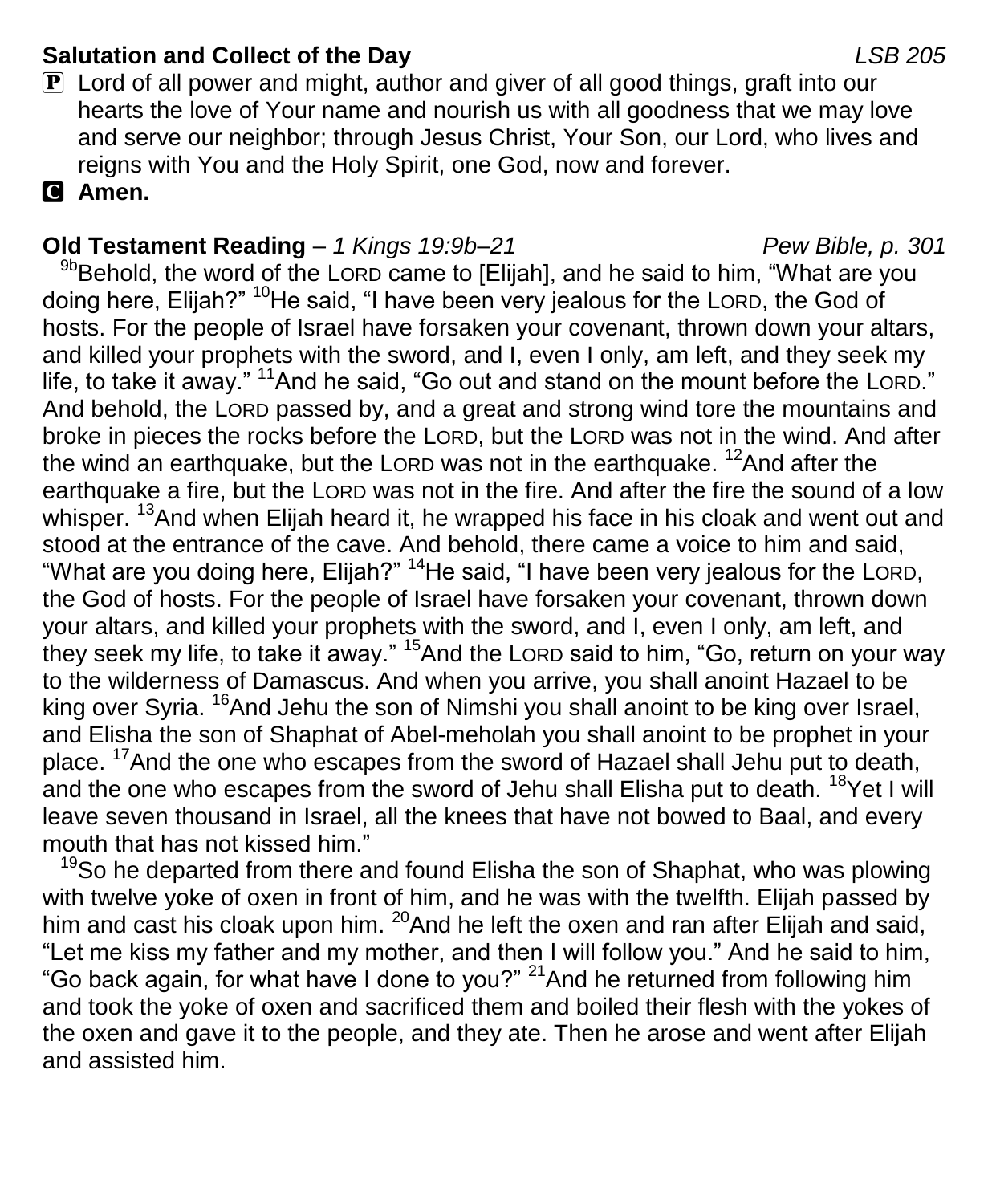## **Epistle** – *Galatians 5:1, 13–25 Pew Bible, p. 974*

 $1$ For freedom Christ has set us free; stand firm therefore, and do not submit again to

a yoke of slavery. ...<br><sup>13</sup>For you were called to freedom, brothers. Only do not use your freedom as an opportunity for the flesh, but through love serve one another.  $^{14}$  For the whole law is fulfilled in one word: "You shall love your neighbor as yourself." <sup>15</sup>But if you bite and devour one another, watch out that you are not consumed by one another.

 $16$ But I say, walk by the Spirit, and you will not gratify the desires of the flesh.  $17$ For the desires of the flesh are against the Spirit, and the desires of the Spirit are against the flesh, for these are opposed to each other, to keep you from doing the things you want to do.  $18$ But if you are led by the Spirit, you are not under the law.  $19$ Now the works of the flesh are evident: sexual immorality, impurity, sensuality, <sup>20</sup>idolatry, sorcery, enmity, strife, jealousy, fits of anger, rivalries, dissensions, divisions,  $^{21}$ envy, drunkenness, orgies, and things like these. I warn you, as I warned you before, that those who do such things will not inherit the kingdom of God. <sup>22</sup>But the fruit of the Spirit is love, joy, peace, patience, kindness, goodness, faithfulness, <sup>23</sup>gentleness, selfcontrol; against such things there is no law.  $^{24}$ And those who belong to Christ Jesus have crucified the flesh with its passions and desires.

 $25$ If we live by the Spirit, let us also walk by the Spirit.

### ♫**Alleluia and Verse** *LSB 205*

#### **Holy Gospel** – *Luke 9:51–62 Pew Bible, p. 868*

 $51$ When the days drew near for [Jesus] to be taken up, he set his face to go to Jerusalem. <sup>52</sup>And he sent messengers ahead of him, who went and entered a village of the Samaritans, to make preparations for him. <sup>53</sup>But the people did not receive him, because his face was set toward Jerusalem. <sup>54</sup>And when his disciples James and John saw it, they said, "Lord, do you want us to tell fire to come down from heaven and consume them?" <sup>55</sup>But he turned and rebuked them. <sup>56</sup>And they went on to another village.

 $57\text{As}$  they were going along the road, someone said to him, "I will follow you wherever you go." <sup>58</sup>And Jesus said to him, "Foxes have holes, and birds of the air have nests, but the Son of Man has nowhere to lay his head."  $597$ o another he said, "Follow me." But he said, "Lord, let me first go and bury my father." <sup>60</sup>And Jesus said to him, "Leave the dead to bury their own dead. But as for you, go and proclaim the kingdom of God."  $61$ Yet another said, "I will follow you, Lord, but let me first say farewell to those at my home." <sup>62</sup> Jesus said to him, "No one who puts his hand to the plow and looks back is fit for the kingdom of God."

**Apostles' Creed** *LSB 207 or inside back cover of hymnal*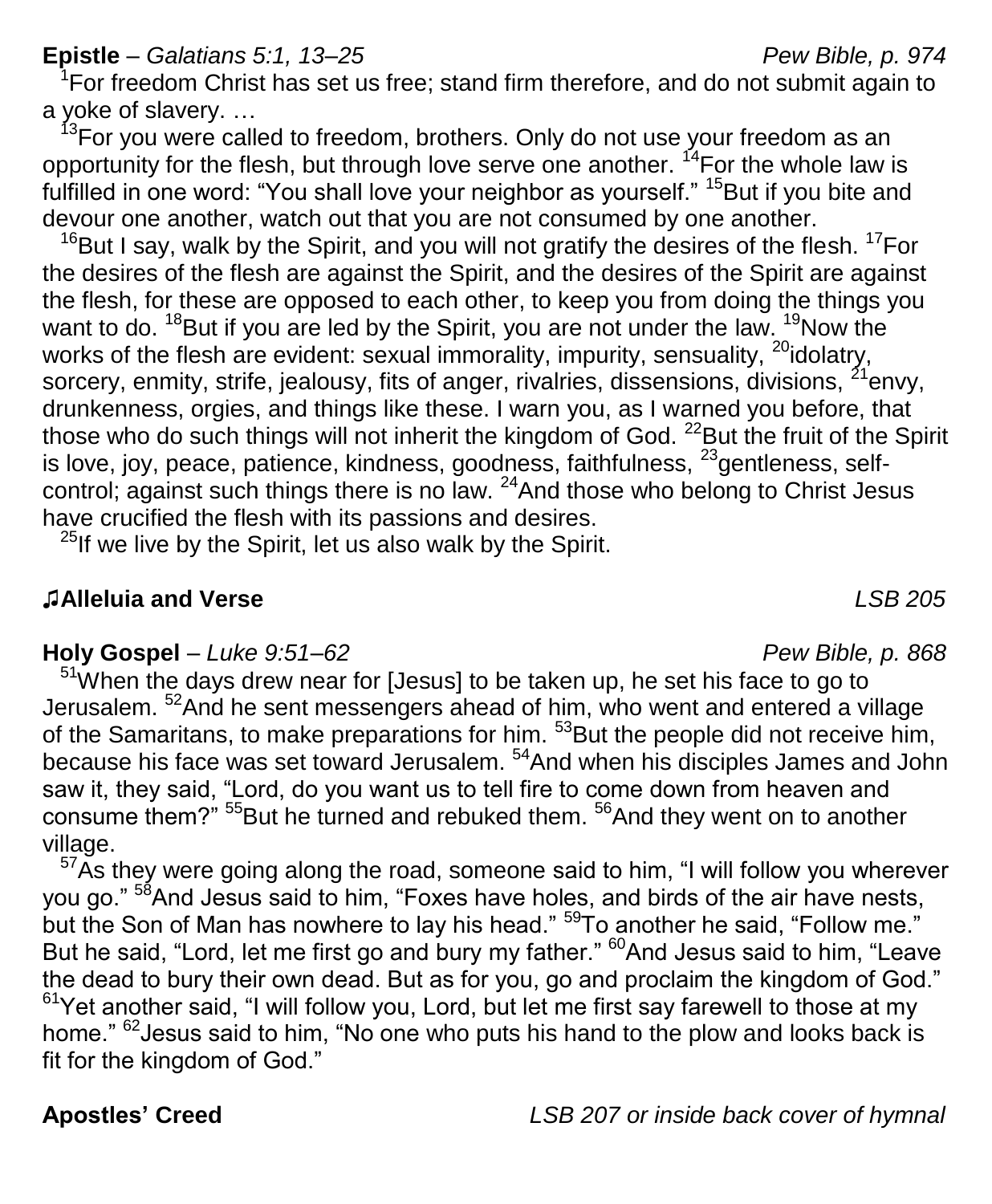P *What sins should we confess?*

- C **Before God we should plead guilty of all sins, even those we are not aware of, as we do in the Lord's Prayer; but before the pastor we should confess only those sins which we know and feel in our hearts.**
- P *Which are these?*
- C **Consider your place in life according to the Ten Commandments: Are you a father, mother, son, daughter, husband, wife, or worker? Have you been disobedient, unfaithful, or lazy? Have you been hot-tempered, rude, or quarrelsome? Have you hurt someone by your words or deeds? Have you stolen, been negligent, wasted anything, or done any harm?**

| J"Come, Follow Me," the Savior Spake | <b>LSB 688</b> |
|--------------------------------------|----------------|
|                                      |                |

## **Sermon**

## **Prayer of the Church**

*After each petition:*

**P** Lord, in Your mercy,

C **hear our prayer.**

♫**Offertory** – *We Give Thee But Thine Own LSB 781, vv. 1–2, 6 The offering plates are not passed. Please see note on the first page of the bulletin.*

## **SERVICE OF THE SACRAMENT**

| <b>Preface</b>                | LSB 208        |
|-------------------------------|----------------|
| <b>JSanctus</b>               | LSB 208        |
| <b>Prayer of Thanksgiving</b> | LSB 209        |
| Lord's Prayer                 | <b>LSB 209</b> |
| The Words of Our Lord         | <b>LSB 209</b> |
| <b>Pax Domini</b>             | LSB 209        |
| JAgnus Dei                    | LSB 210        |

**Distribution** – *If you are visiting with us, please read "Guests and Holy Communion," printed on the inside cover of the Friendship Pad*. *If you would like to receive Holy Communion in your pew, please notify the pastor or an usher. If possible, please sit near the center aisle, and it will be brought to you at the conclusion of the distribution. Wine greatly diluted with water is available in purple-tinted cups in the center of each Communion tray for those with alcohol sensitivities.*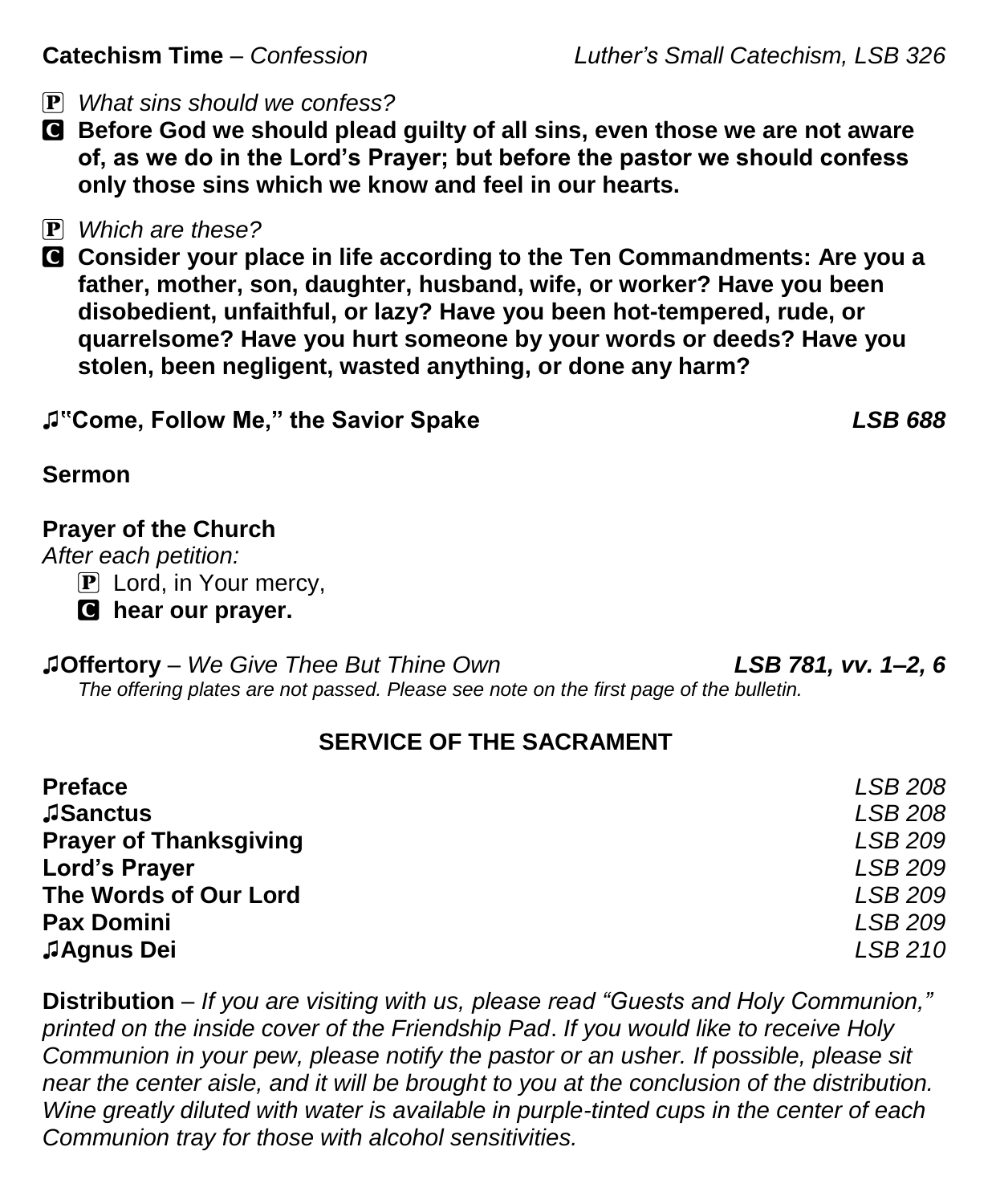| <b>Distribution Hymns:</b>                  |                |  |
|---------------------------------------------|----------------|--|
| JSing Praise to God, the Highest Good       | <b>LSB 819</b> |  |
| <b>JThe Gifts Christ Freely Gives</b>       | <b>LSB 602</b> |  |
| JSeek Ye First                              | <b>LSB 712</b> |  |
| JLead Me, Guide Me                          | <b>LSB 721</b> |  |
| JNunc Dimittis                              | LSB 211        |  |
| <b>Post-Communion Collect</b>               | LSB 212        |  |
| <b>Benedicamus and Benediction</b>          | LSB 212        |  |
| <b>ALove in Christ Is Strong and Living</b> | <b>LSB 706</b> |  |

## **+ TO GOD BE THE GLORY +**

#### **NNH**

#### **CALENDAR FOR THE WEEK OF June 26th THROUGH July 3rd**

| <b>SUNDAY</b>      | 9:00 AM<br>10:30 AM<br>11:30 AM | DIVINE SERVICE IV WITH HOLY COMMUNION<br><b>Bible Study</b><br><b>Council Meeting</b> |
|--------------------|---------------------------------|---------------------------------------------------------------------------------------|
| <b>MONDAY</b>      | $9:00$ AM                       | <b>Therapeutic Quilt Sewing</b>                                                       |
| WEDNESDAY 10:00 AM |                                 | <b>Bible Study</b>                                                                    |
| <b>THURSDAY</b>    | 6:30 PM                         | DIVINE SERVICE III WITH HOLY COMMUNION                                                |
| <b>FRIDAY</b>      |                                 | <b>Office Closed</b>                                                                  |
| <b>SATURDAY</b>    |                                 | Aluminum Cans until 10:30 AM                                                          |
| <b>SUNDAY</b>      | $9:00$ AM<br>10:30 AM           | DIVINE SERVICE III WITH HOLY COMMUNION<br><b>Bible Study</b>                          |

#### 原原医

**About the Bulletin Cover:** In setting His face toward Jerusalem, Jesus set His course to the place where He would be rejected, mocked, and crucified. The Samaritans rejected Him for it. Even His own disciples did not understand the full nature of His mission. However, He could not be deterred from His mission to bring redemption to a lost world. He was determined to finish the course all the way up to Golgotha in order to make known the path of life (Psalm 16:11).